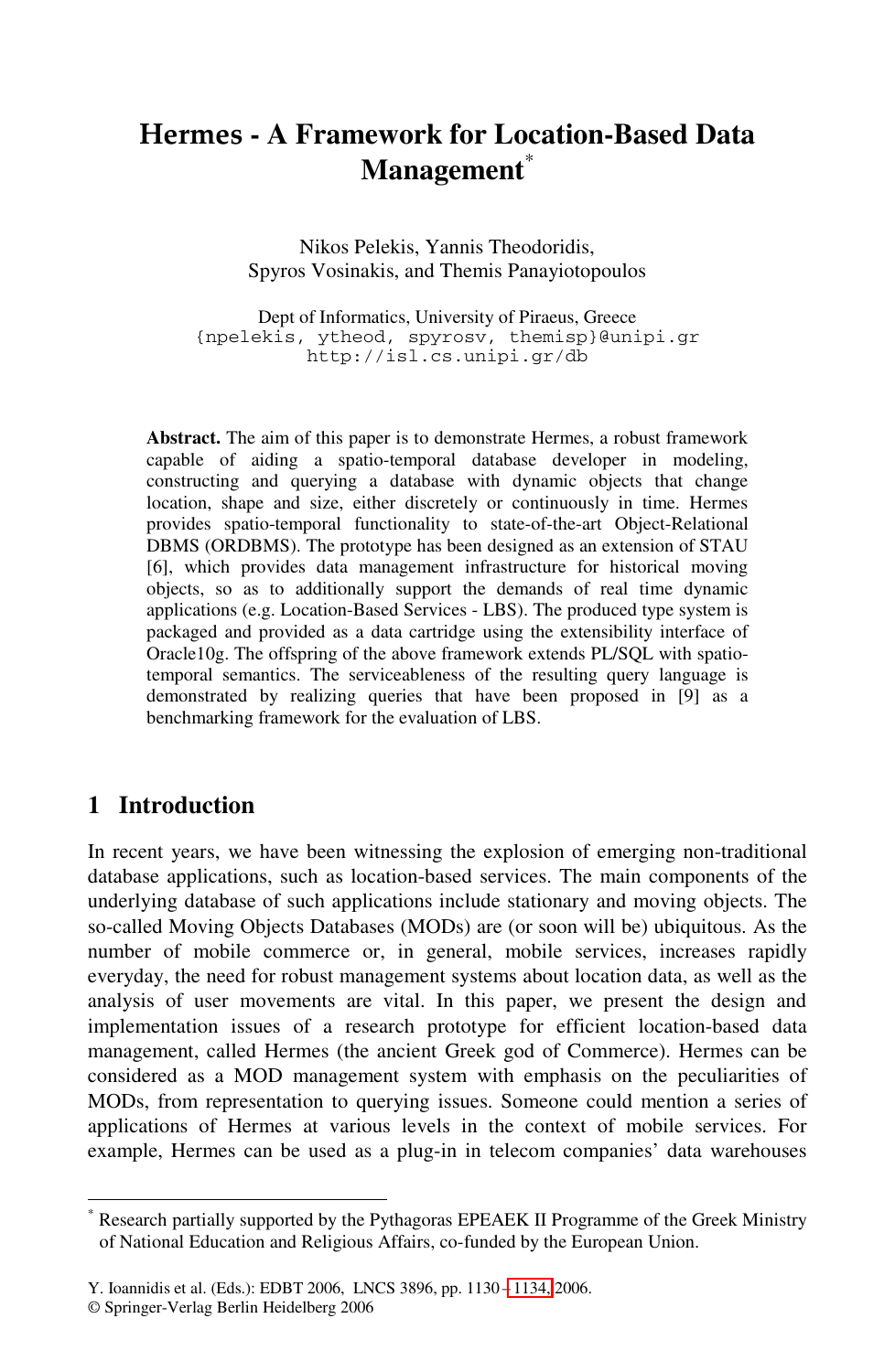that include spatio-temporal content. The previous example refers to offline processing of such historical data. Besides, Hermes supports the data management of real-time mobile services, addressing the issues of modern dynamic applications. For instance, imagine a user (tourist, consumer) moving around a city equipped with a next-generation mobile terminal (e.g. 3G cell-phone or PDA enhanced by the presence of a GPS receiver), receiving hints of information, commercial spots etc. Researchers [1], [2], [3], [4], motivated from such kind of application scenarios have tried to model spatio-temporal databases using this concept of moving objects and integrate them into any extensible DBMS. On the other hand, commercial relational or object-relational database systems offer limited capability of handling this kind of non-traditional data (object trajectories, in time and space). Hermes is the partial realization of the above discussed research vision.

### **2 The Prototype**

Hermes is developed as a system extension that provides spatio-temporal functionality to Oracle10g's Object-Relational Database Management System (ORDBMS). The system is designed in a way that it can be used either as a pure temporal or a pure spatial system, but its main functionality is to support the modelling and querying of continuously moving objects. Such a collection of data types and their corresponding operations are defined, developed and provided as an Oracle data cartridge. *Hermes Moving Data Cartridge* (*Hermes-MDC*) is the core component of the Hermes system architecture. *Hermes-MDC* provides the functionality to construct a set of moving, expanding and/or shrinking geometries, as well as time-varying base types. Each one of these moving objects is supplied with a set of methods that facilitate the cartridge user to query and analyze spatio-temporal data. Embedding this functionality offered by *Hermes-MDC* in Oracle's DML [5], one obtains an expressive and easy to use query language for moving objects.

In order to implement such a framework in the form of a data cartridge we exploit a set of standard data types together with the static spatial data types offered by the *Spatial* option of Oracle10g [5] and the temporal literal types introduced in a temporal data cartridge, called *TAU Temporal Literal Library Data Cartridge* (TAU-TLL) [6]. Based on these temporal and spatial object data types *Hermes-MDC* defines a series of moving object data types illustrated in the UML class diagram of Figure 1 The interested reader in a detailed discussion for the resulted type system is referred to [7].

#### **3 Architecture of Hermes**

Figure 2 illustrates the architecture of the Hermes system. A straightforward utilization scenario for a Hermes-MDC user is to design and construct a spatiotemporal object-relational database schema and build an application by transacting with this database. In this case, where the underlying ORDBMS is Oracle10g, in order to specify the database schema, the database designer writes scripts in the syntax of the *Data Definition Language* (DDL), which is the PL/SQL, extended with the spatio-temporal operations previously mentioned.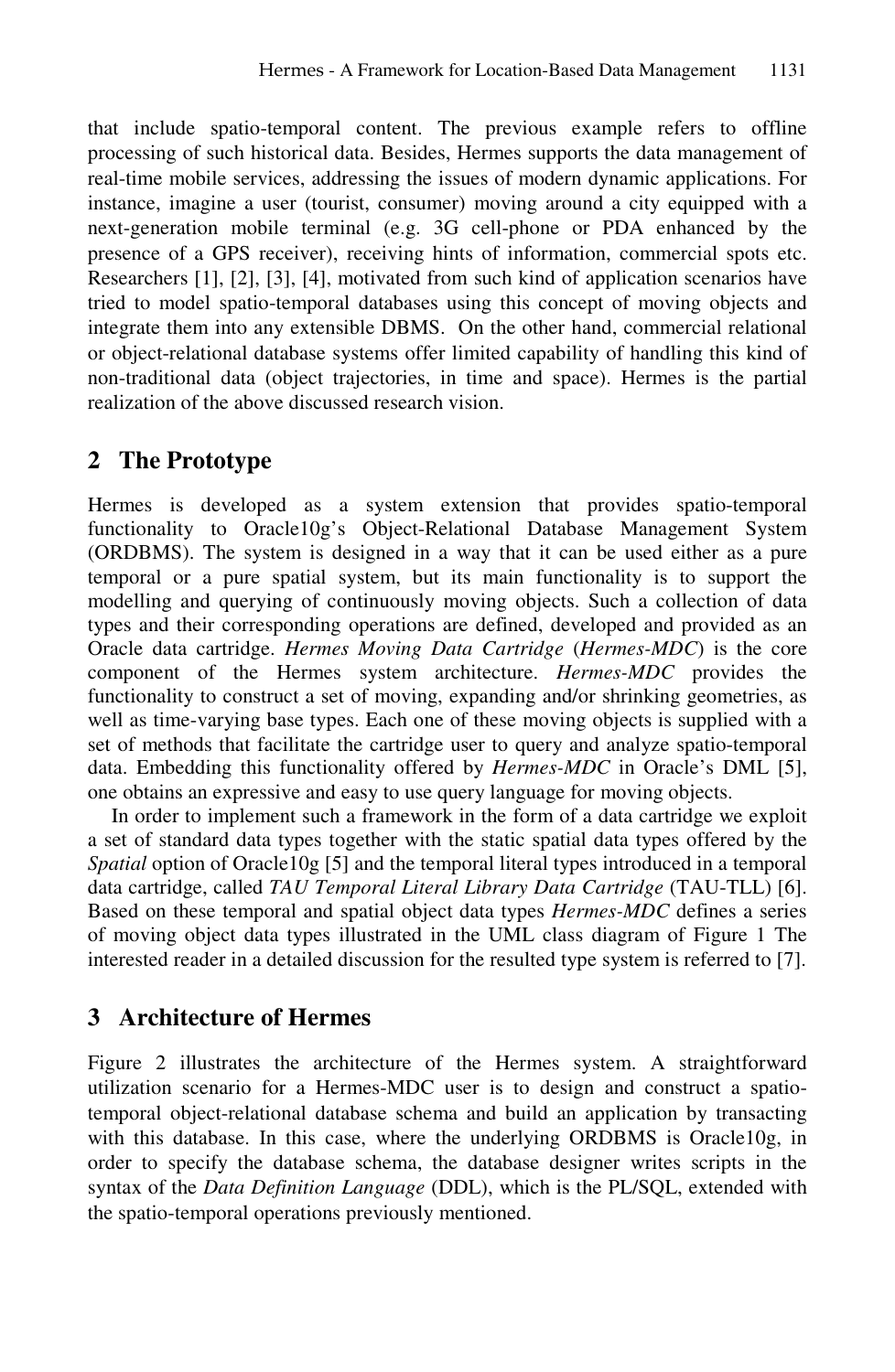To build an application on top of such a database for creating objects, querying data and manipulating information, the application developer writes a source program in *Java* wherein he/she can embed *PL/SQL scripts* that invoke object constructors and methods from Hermes-MDC. The *JDBC pre-processor* integrates the power of the programming language with the database functionality offered by the extended PL/SQL and together with the *ORDBMS Runtime Library* generate the application's executable. By writing independent stored procedures that take advantage of Hermes functionality and by compiling them with the *PL/SQL Compiler*, is another way to build a spatio-temporal application.



**Fig. 1.** Hermes-MDC Class Diagram **Fig. 2.** The architecture of Hermes

## **4 The Demonstration Scenario**

In order to demonstrate the usefulness and applicability of the server-side extensions provided by Hermes we implement the majority of the benchmark queries for LBS proposed in [9]. Additionally, we specially develop an LBS application scenario for travellers entering the area of an airport, construct a spatial database modeling the ground plan of the airport, and input random trajectories of travellers moving around the area. Then, we pose queries following the same classification as proposed in [9]. Indicative examples include:

• *Queries on stationary reference objects*; examples include point (e.g. does this check-in serve my flight?), range (e.g. are there any fellow travellers in the area in front of this check-in?), distance-based (e.g. find the closer check-in), nearestneighbor (e.g. find the closest coffee shops to my current location) and topological queries (e.g. find travellers crossed this gate during the past hour);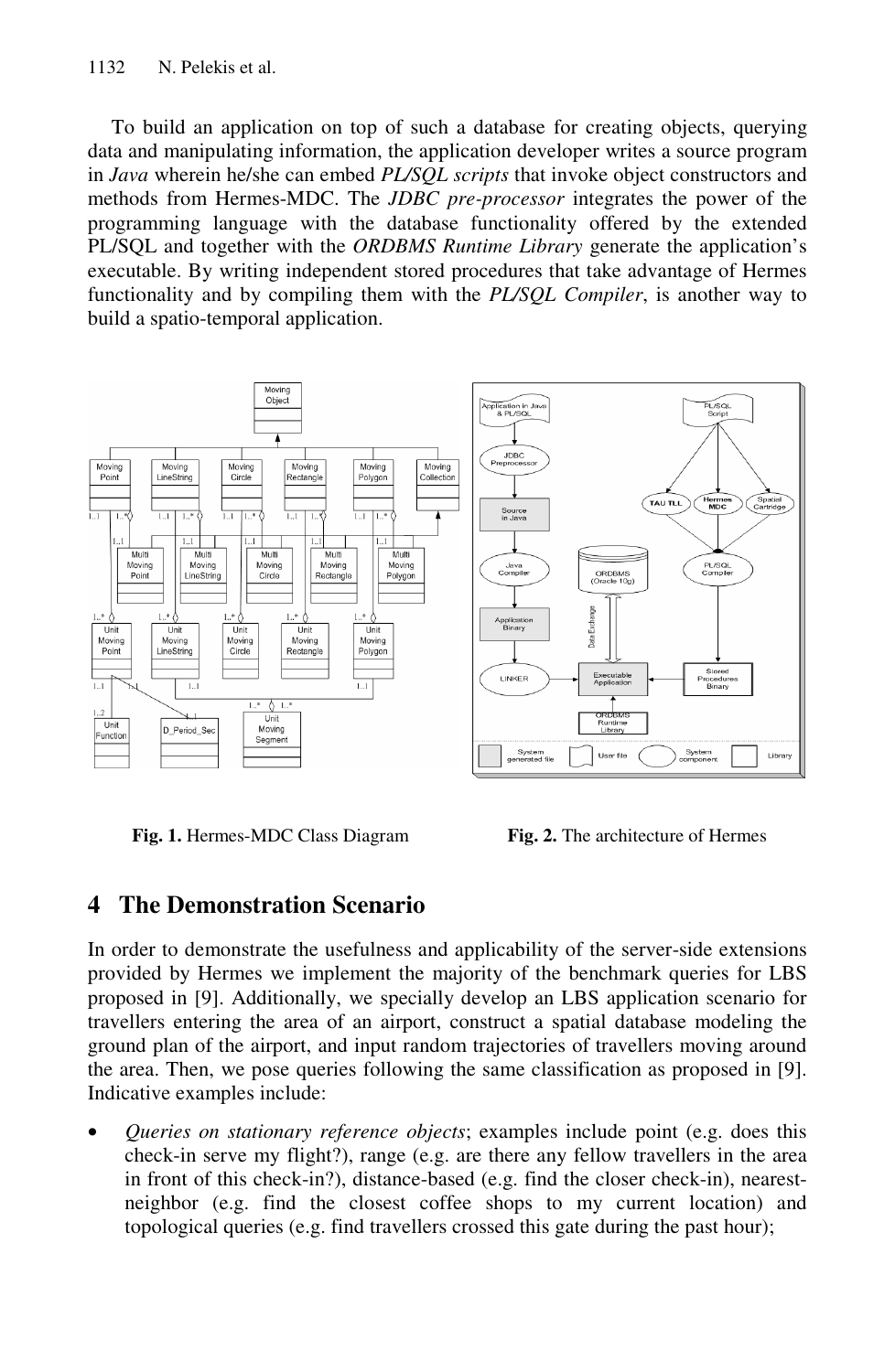- *Queries on moving reference objects*; examples include distance-based (e.g. find travellers passed close to me this evening) and similarity-based queries (e.g. find the three most similar trajectories to the one I have followed so far in the airport);
- *Join queries*; examples include distance-join (find the closest check-ins to travellers of this flight) and similarity-join queries (find the two most similar pairs of travellers' trajectories);
- *Queries involving unary operators*, such as travelled distance or speed (e.g. find the average speed of travellers on Saturday nights).

Based on related research work [8] the above queries constitute a minimum functionality a MOD system should provide. The above demonstration scenario is also accompanied (wherever appropriate) by visual illustrations formulated by MapViewer [5] (see Figure 3).



**Fig. 3.** Visualization of entry and exit points in an area of interest

## **5 Conclusions**

In this paper, the Hermes prototype system was introduced. Hermes has been designed as a system extension that provides spatio-temporal functionality to state-ofthe-art ORDBMS. The usability of the prototype is demonstrated by applying benchmark queries proposed for the evaluation of systems providing location based services. Future work includes knowledge discovery from MODs. Typical examples we plan to incorporate in Hermes framework are: 'characterization of routes as (in)frequent', 'habits in motion with respect to space and/or time constraints' etc.

## **References**

- 1. S. Dieker and R. H. Guting, "Plug and Play with Query Algebras: Secondo. A Generic DBMS Development Environment", In *Proc. of the Int. Database Engineering and Applications Symposium (IDEAS)*, p. 380-390, 2000.
- 2. M. Erwig, R.H. Guting, M. Schneider, and M. Vazirgiannis, "Spatio-Temporal Data Types: An Approach to Modelling and Querying Moving Objects in Databases", *GeoInformatica*, 3(3):265-291, 1999.